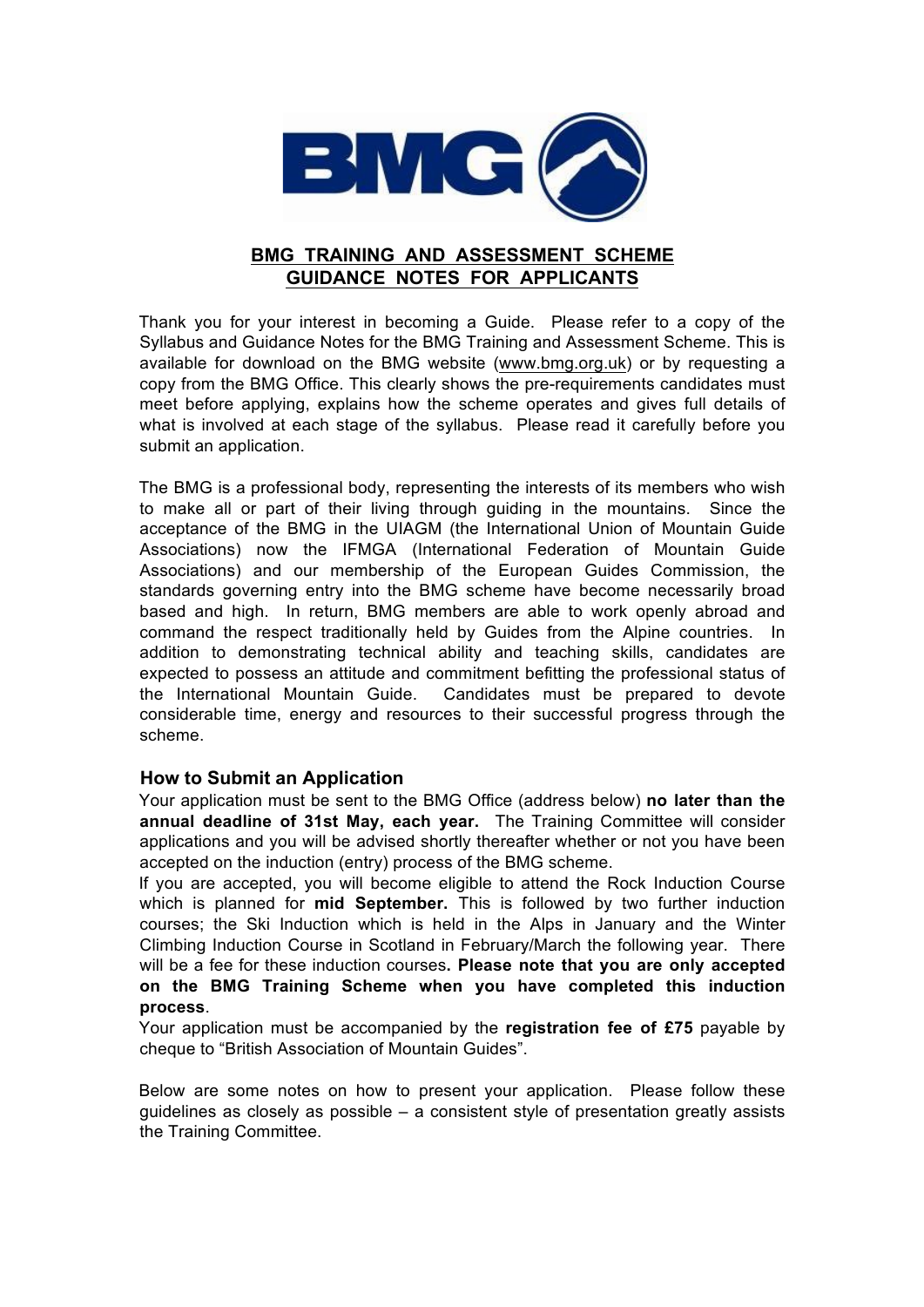In the past, a great deal of correspondence has been generated by applicants failing to submit medical reports, first aid certificates and references. May I remind you that the onus is on you to produce these items and not on the BMG to request them.

# **Application Content**

Documents needed to apply:

Please download from BMG website or request from the BMG Office the latest versions of:

> The Application form (please use the latest version) Guidance Notes for Applicants (this document) Syllabus and Guidance Notes (The BMG Training Handbook)

Included below:

Notes to Applicants – How to present your Application Medical Report Form (to be completed by your GP) Reference and Mentor Requests (two references required)

Your Application should include:

- Your Application form sent by email plus one hard copy or 8 hard copies by post to the BMG Office.
- The medical form which has been completed by your GP.
- A photocopy or scanned copy of your valid mountain first aid certificate.
- Your registration fee of **£75** which should be paid by cheque made payable to "British Association of Mountain Guides".
- Four hard copy passport photographs or one electronic photo of yourself. Suitable for use on professional documents.
- Fill in your name on the reference requests and send these to your two referees. Their references need not accompany your application**, but must arrive before application deadline (31st May)**. If you need help in obtaining a reference or Mentor from an IFMGA guide then please get in touch the BMG training officer.

The above can be submitted electronically by email (guiding@bmg.org.uk) or by sending hard copies to the BMG Office.

When sending any email attachments please suffix your name onto the attachment name, e.g. "BMGApplicationJohnSmith"

As Training Officer, it is my job together with the Training Committee and your guide referee/mentor, to help you within the scheme with any queries they may have and to ensure that they understand how the scheme operates. If you are unsure about any aspect of your application, do please get in touch with me at adriannelhams@alpinism.com

*A.Nelhams*

BMG Technical Director, March 2017

BMG Office, Siabod Cottage, Capel Curig, Conwy LL24 0ES Tel: 01690 720386, Fax: 01690 720248 Email: guiding@bmg.org.uk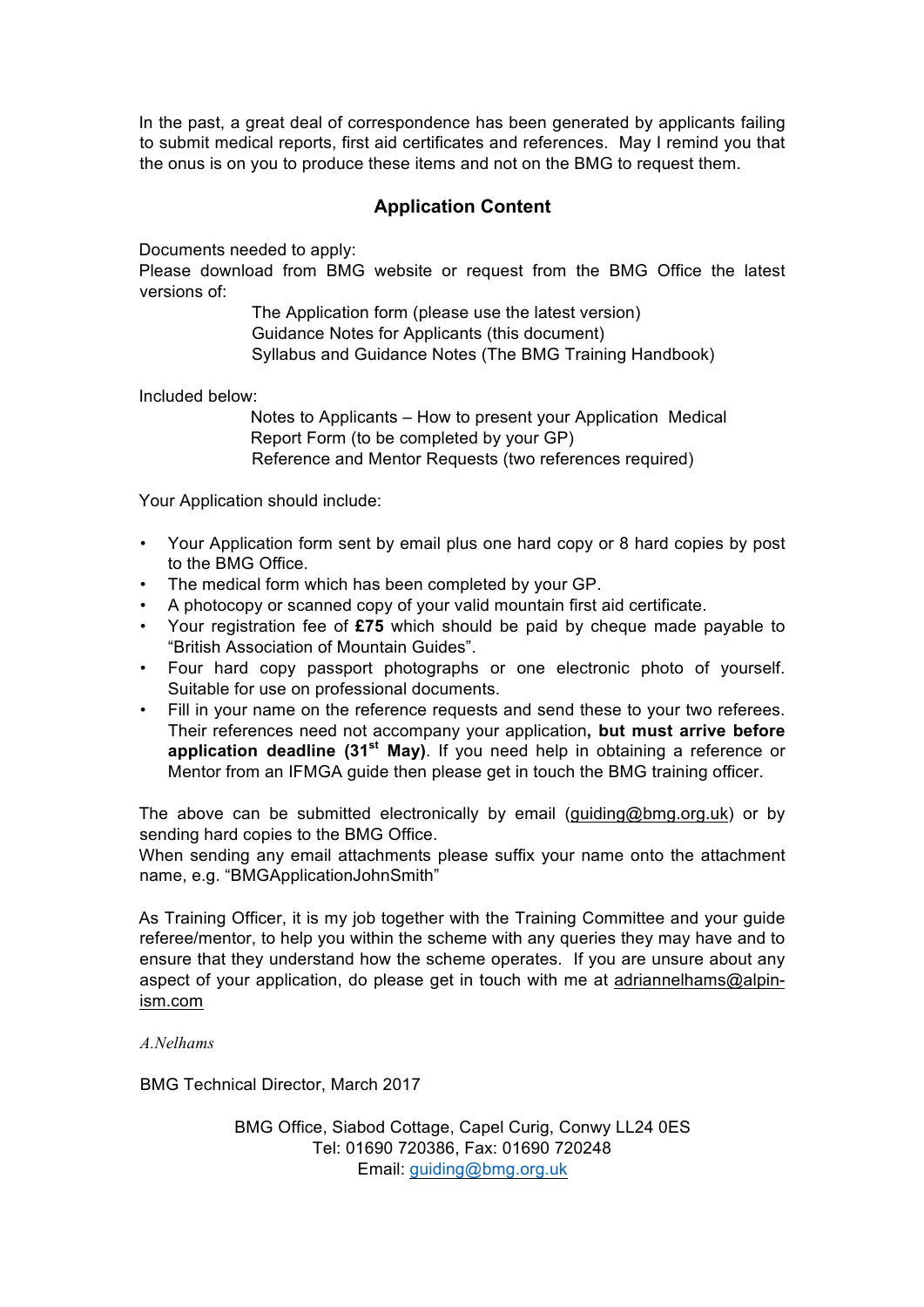### **BRITISH ASSOCIATION OF MOUNTAIN GUIDES NOTES TO APPLICANTS**

### **How to Present your Application**

Please type your application where possible. Applicants are encouraged to submit electronic versions of their application. If sending an **electronic version** then you are only required to send in **one paper copy** of your application to the BMG office. If you are sending in paper copies you are required to submit **eight copies** of your application. You are also required to send in **four** passport photographs of yourself.

Details of your personal and mountain experience should be submitted in sections under the following headings, each section starting on a separate sheet.

Please complete the application form thoroughly showing whether routes were led, seconded or instructed, and also the year and month in which they were undertaken and include the name of your partner. If you need more space to enter experience please copy and paste the table required and append it in the correct section. Your application is reviewed in an holistic way although you should match up to experience requested.

*N.B. Applicants must include the names of their climbing partners on all significant ascents. They must also submit ALL their relevant experience in ALL areas.* Routes soloed can be documented but they will not count for the required quota.

### **Section 1 Personal Details**

The first page of your application should contain the following information: name, address, telephone number, date of birth, age on application and the names and addresses of two referees; one referee should be a guide and your mentor. If you do not know a guide please get in touch so that we can find one for you.

# **Section 2 General Mountaineering History**

A brief chronological summary of your experience. This should include when and where you started hillwalking, rock climbing, skiing etc, areas with which you are familiar, relevant posts which you have held, periods of employment instructing or guiding, courses attended and expeditions undertaken. Please lay this information out clearly and simply to give an overall picture of your background, without specifying details. **Section 3** 

#### **Rock Climbing**

List routes climbed at HVS or above and also enter the names of crags on which you have only climbed at lower grades. List separately any pure rock routes climbed outside Britain. Soloed routes do not count towards the quota but you should still include them. Please refer to the pre-requirements in the Prospectus and Syllabus. **Section 4** 

# **British Winter Climbing**

List winter routes climbed, placing all Scottish winter routes before those climbed further south in the UK. If you have important none-Alpine winter experience outside the UK which is not represented by the route list, such as icefall climbing in Europe, note it separately in this section. Soloed routes do not count towards the quota but you should still include them. Please refer to the pre-requirements in the Prospectus and Syllabus.

#### **Section 5 Alpine Mountaineering**

List details of your Alpine Mountaineering experience over a minimum period of at least four years. This experience should show the following: knowledge of several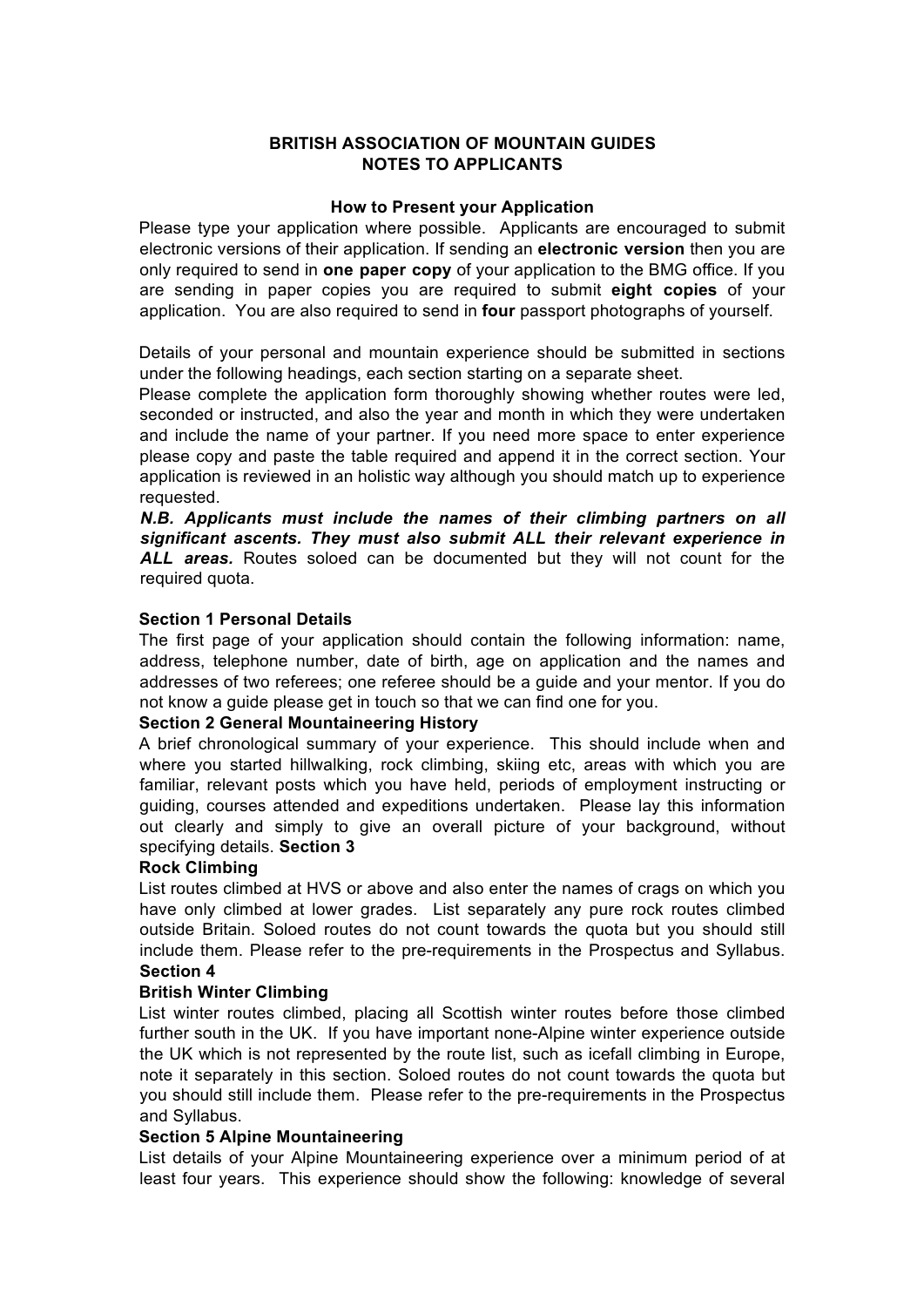Alpine climbing areas, at least three of which should be European regions; twenty ascents of major summits; a variety of experience including rock, snow/ice and mixed (mentioning any winter ascents).

As a guideline your experience in the European Alps should include a minimum of twenty big routes, at least ten of which should be Alpine Très Difficile standard or above. Of these ten routes five should be at least 800 metres in length and be mixed routes of a serious and committing nature (i.e. classic North faces or similar). Again soloed routes do not count towards the quota but you should still include them.

#### **Section 6 Skiing**

Include any experience on skis in both Britain and abroad, with particular reference to off-piste skiing and ski mountaineering. You should include at least thirty listed days, of which at least fifteen must be linked days consisting of at least three consecutive nights in huts on recognised tours. Briefly describe your present standard.

**Section 7 Leadership/Instructional Experience and Relevant Qualifications**  The BMG is interested not only in a record of your technical ability, but also in confirming the breadth of your experience and your commitment to professional work in the mountains.

# **Section 8 References**

Two references are required, at least one of which should be a Mountain Guide. References will be accepted separately. If you need help in finding a Mountain Guide to act as a referee please get in touch with the Training Officer so that we can assist you in finding a guide referee. However it is the responsibility of the applicant to provide the two references by the application deadline **(31st May)**.

# **Section 9 Application Fee**

This must be paid by cheque for £75 made payable to "British Mountain Guides Association" and sent to the BMG Office.

# **Section 10 First Aid**

Please provide a photocopy of an appropriate mountaineering First Aid qualification.

# **Section 11 Medical Report Form**

Visit your GP to have the medical form (below) completed.

#### **Section 12 Additional Information**

If you have additional information, which you feel is relevant to your application, please include it in this section. However **do not** submit diaries, brochures, photographs or logbooks with your application.

#### **Further Advice**

It is also recommended that the candidate obtain as much experience and observation of instructing as possible prior to entering the scheme. Candidates should note that the pre-requirements are high to help ensure that those who embark on the scheme have the commitment, experience and technical ability required to complete the scheme successfully.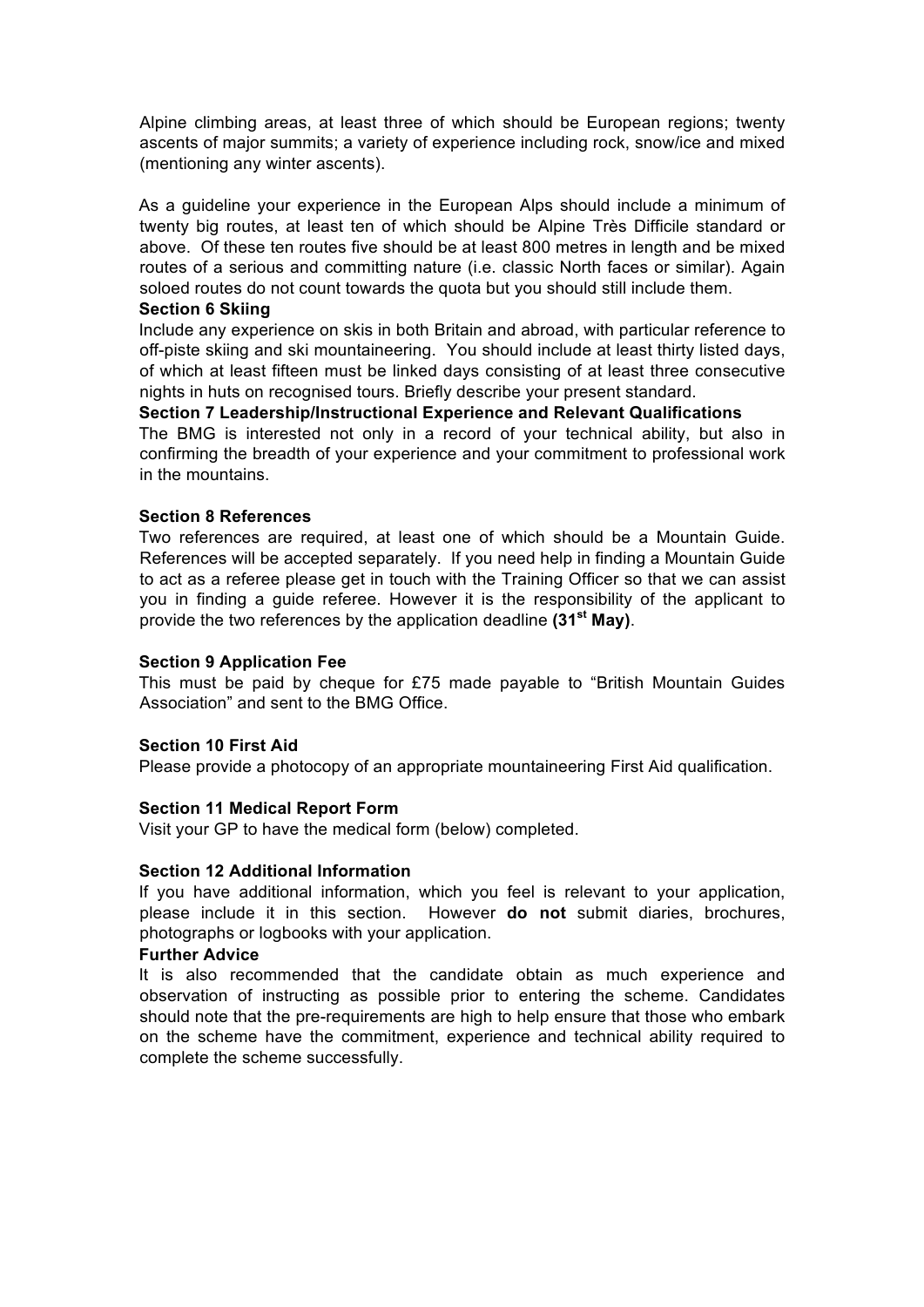

Dear Sir/Madam

# **Medical Report**

Your patient has applied to join the scheme of training and assessment to obtain the British Mountain Guides Carnet. This carnet will qualify him/her to practise as a professional Guide, taking paying clients climbing, mountaineering and skiing in the mountains worldwide.

I would be much obliged if you would complete the form below, derived from your personal knowledge and/or the candidate's medical records. Any fee you may wish to claim for this report is the responsibility of the patient.

Yours faithfully

A.Nelhams

BMG Technical Director March 2017

> BMG Office, Siabod Cottage, Capel Curig, Conwy LL24 0ES Tel: 01690 720386, Fax: 01690 720248 Email: guiding@bmg.org.uk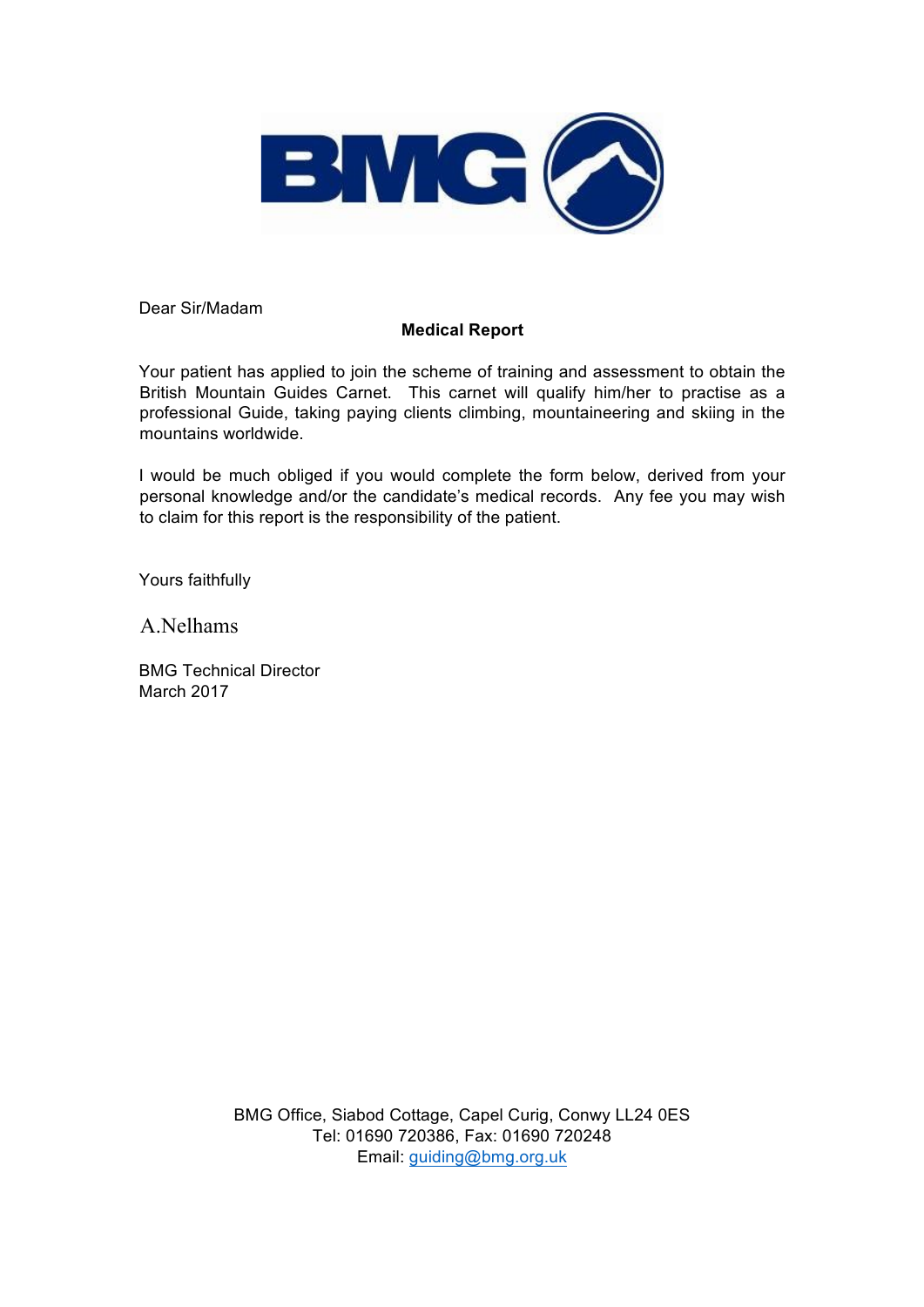# **MEDICAL REPORT For the British Association of Mountain Guides**

| Report on (Name): ________________ |                       |                                                                                         |  |
|------------------------------------|-----------------------|-----------------------------------------------------------------------------------------|--|
|                                    |                       |                                                                                         |  |
|                                    |                       | Post Code: The Contract of the Code:                                                    |  |
| 1.                                 |                       | YES / NO<br>Are you his/her usual medical advisor?                                      |  |
| 2 <sub>1</sub>                     | If YES:<br>а. –<br>b. | How long have you acted in this capacity?<br>Over what period do your records extend?   |  |
| 3.                                 |                       | Would you please comment on his/her general fitness and freedom from<br>active disease. |  |

- 4. For what serious illnesses or injury has he/she received attention? Please state dates, duration and particulars.
- 5. Has he/she undergone any special investigations or hospital treatment with particular reference to epilepsy, fainting attacks or blackouts, vertigo, Ménières disease, diabetes, psychiatric treatment, excessive addiction to alcohol, drugs, tobacco?
- 6. Kindly add any additional information that may be of relevance to the work of a professional mountaineer. If none, please state none.

| Signed | Date |
|--------|------|
|        |      |

Doctors Name: Surgery Address:

Tel Number:

BMG Office, Siabod Cottage, Capel Curig, Conwy LL24 0ES Tel: 01690 720386, Fax: 01690 720248 Email: guiding@bmg.org.uk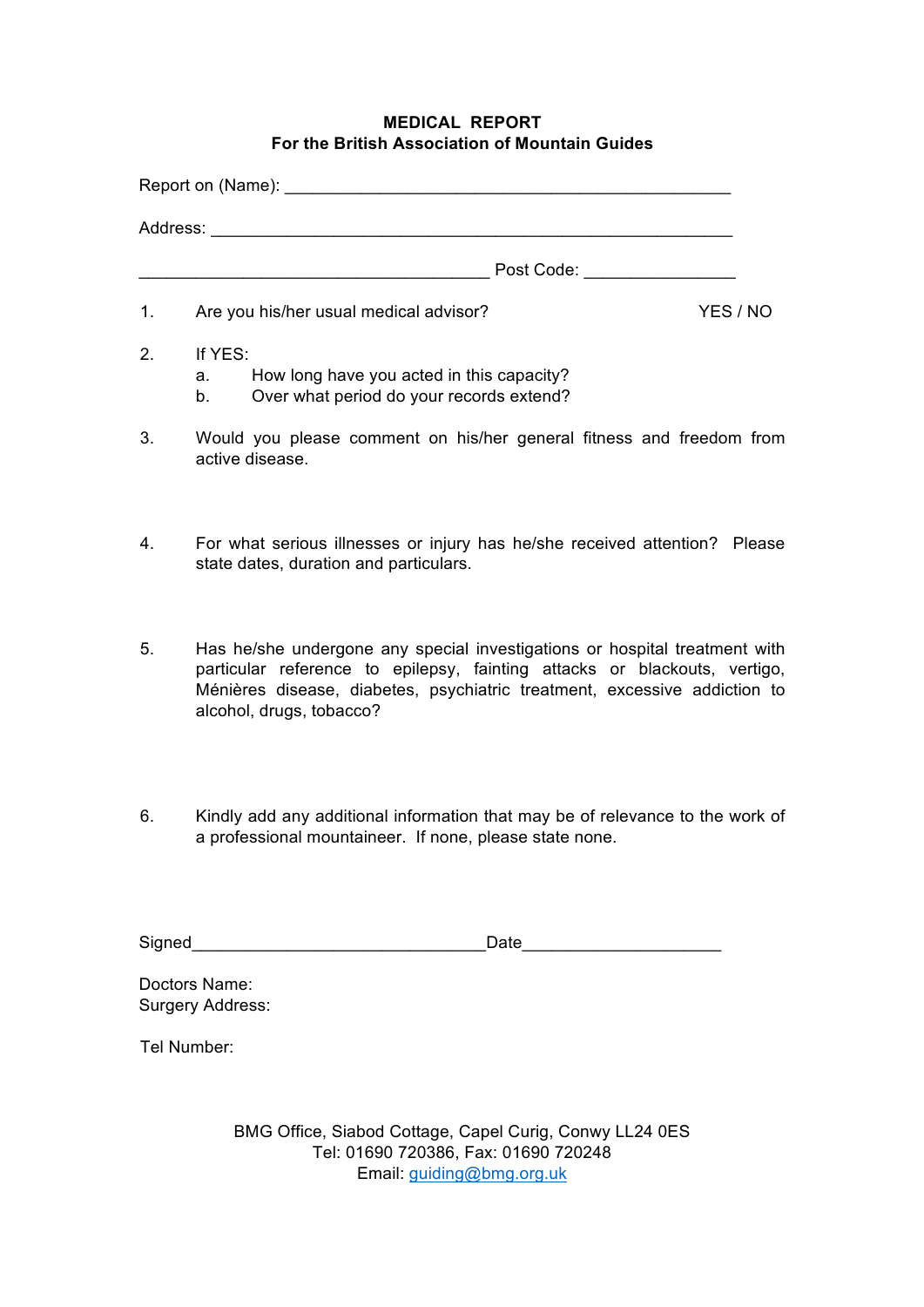

**Request for a Reference to apply for the BMG Training Scheme** 

**To whom it may concern.** 

\_\_\_\_\_\_\_\_\_\_\_\_\_\_\_\_\_\_\_\_\_\_\_\_\_\_

The above named person has applied to train as a guide with the British Association of Mountain Guides and has given your name as referee. I would be grateful if you could give me some information in writing as to this person's suitability to the profession of Mountain Guide.

The BMG regards a Guide as a person capable of safely conducting hill walking parties in the mountains at all times of the year. A Guide should also be able to lead very safely rock climbs of E1 5b standard and have a very sound knowledge of mountain rescue techniques and practices. A Guide must also be able to lead safely on Grade IV/V snow and ice routes and be familiar with winter rescue and survival techniques. A Guide's alpine and ski mountaineering experience should demonstrate the ability to move quickly, smoothly and efficiently over difficult glacial terrain and mixed ground, and these skills are of greater importance than the number of hard routes ascended.

A Guide must also be an honest person of good character whom one can recommend to the general public as reliable and one who will honour professional commitments.

Please indicate whether you can confirm the authenticity of the contents of this application and that the experience of the applicant meets the pre-requirements of the British Association of Mountain Guides. The training committee values the role of 'mentor', which a referee can play in advising, supporting and liaising, on behalf of the applicant, at all stages of the scheme. If you are a BMG Guide please indicate whether or not you are willing to act as a mentor for this applicant. This is a longterm and committing undertaking on your part, which should continue to the time that the applicant has successfully become a guide and beyond, please see the Mentor notes below.

You may not feel able to provide information on all of the above areas, but any comments you can make are most welcome. Please ensure that your reference reaches the BMG office, either in the candidate's application or sent directly to **BMG Office, Siabod Cottage, Capel Curig, Conwy LL24 0ES**, or by email to guiding@bmg.org.uk no later than **31st May**.

Thank you. Yours faithfully

A.Nelhams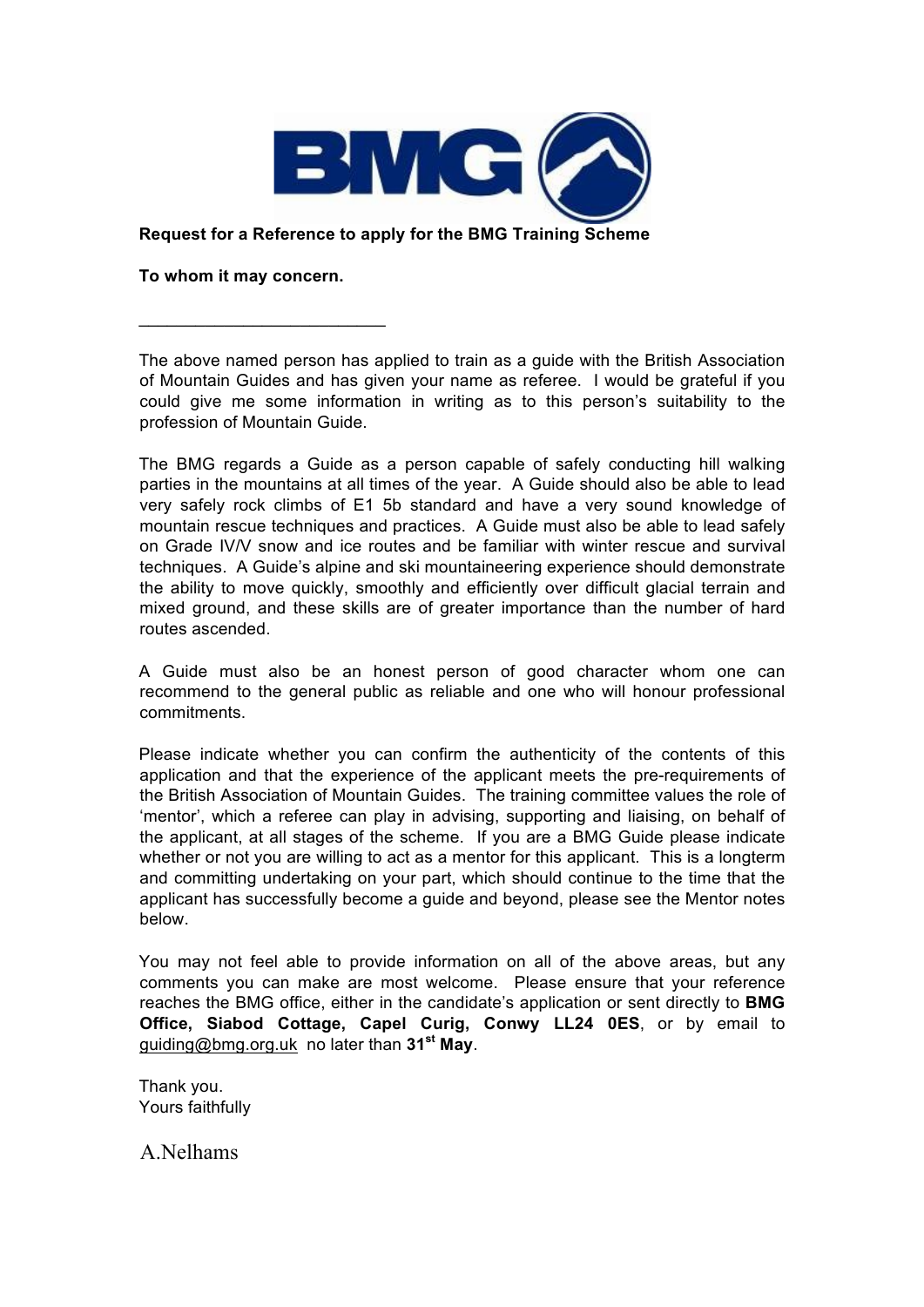BMG Technical Director March 2017



**Request for a Mentor and Referee to support an application for the BMG training scheme.** 

**To whom it may concern.** 

\_\_\_\_\_\_\_\_\_\_\_\_\_\_\_\_\_\_\_\_\_\_\_\_\_\_

The above named person has applied to train as a guide with the British Association of Mountain Guides and has given your name to be their mentor and referee. I would be grateful if you could give me some information in writing as to this person's suitability to the profession of Mountain Guide.

For advice on how to submit a reference please refer to the "Request for a Reference to apply for the BMG Training Scheme**".** Please also write that you are willing to become their mentor on your reference.

The role of a mentor is an important one which demands long term commitment. It should also be a very rewarding position in which you can support a future guide through their training. Even after the completion of the guide training the mentor is still a valuable support to the mentee in terms of their on-going professional development and with any professional standards issues that might arise during their guiding career.

It is important that the mentee has a friendly face to help guide and support the mentee through the scheme. The mentor-mentee relationship should be free from any formal structure related to the training scheme. An open and honest relationship should be developed where the mentee is allowed to explore areas of guiding techniques without the fear that they will jeopardise their position on the scheme.

The role of a mentor is not to be judgemental as this is done on the BMG assessment courses. However constructive feedback is an important aid to the future guides' development.

Any issues the mentee has to do with guide training that cannot be fully addressed by the mentor should be discussed with the training officer so that a suitable solution can be found.

The training scheme has limited resources so does rely on self-development and outside stimulus to supplement the BMG training courses. As mentor you are expected to engage in this process.

It is beneficial that there is contact after every training and assessment course so that they feel supported and comfortable with their progress through the scheme. It is understood that this will not always be practical, but regular communication is encouraged.